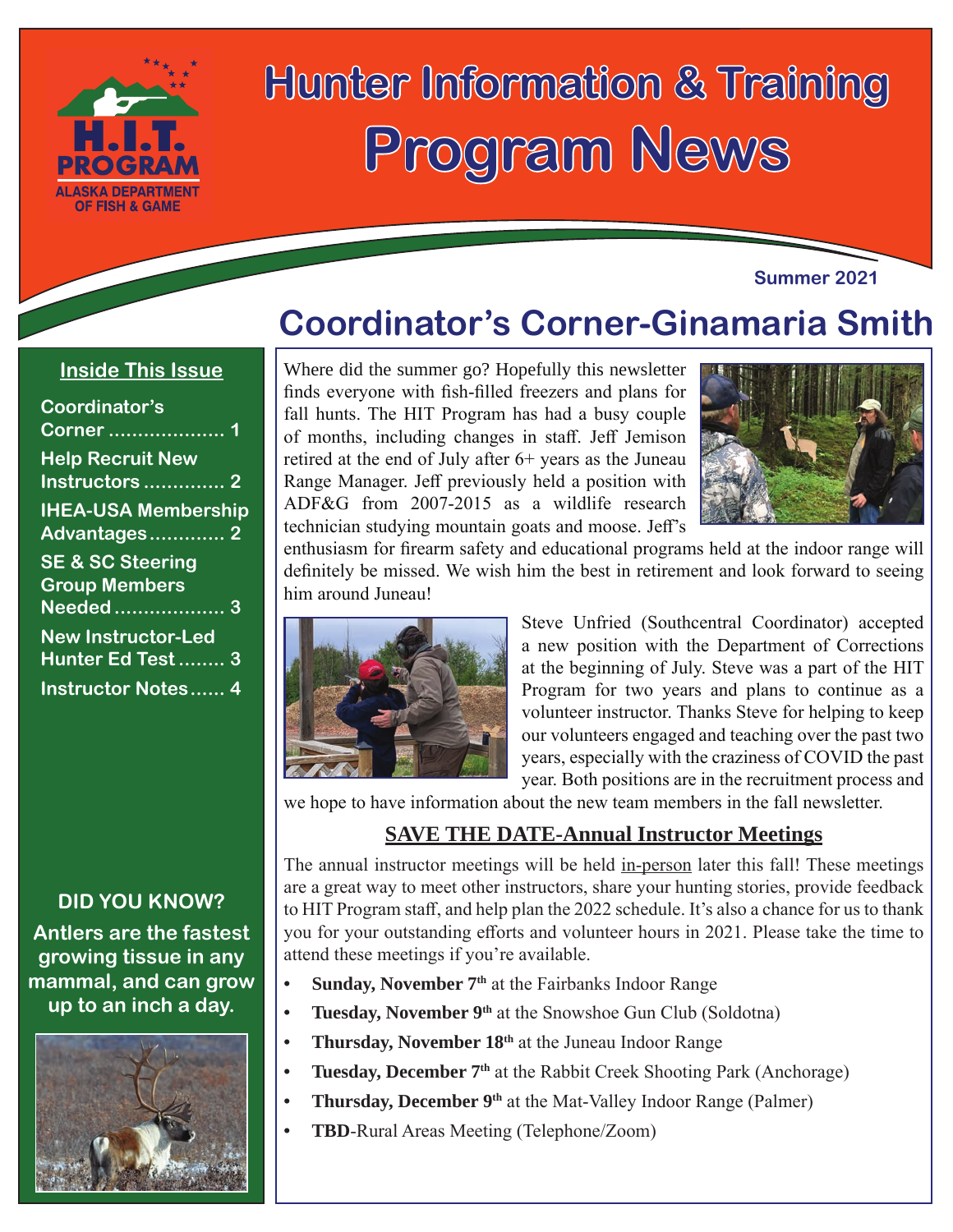

## **Hunter Information & Training Program News Summer 2021**

#### **Help Us Recruit New Volunteer Instructors**



We are always looking to recruit new volunteer instructors. If you know of anyone interested or see a likely candidate during a certification course, encourage them to visit the website (www.

huntereducation.alaska.gov) and fill out an application. There are also printed copies of the application to hand out in all course locations.

Once we receive their application then we'll contact them about attending instructor training. The HIT Program covers travel costs to attend the training or if there are enough interested instructors in an area we'll send HIT Program staff to conduct a training.

We'll be offering the following trainings this fall:

#### **Hunter Education**

- **• Anchorage**: October 22 & 23- Friday from 6:00pm-9:00pm and Saturday from 9:00am-5:00pm
- **• Fairbanks**: November 19-21- Friday from 6:00pm-9:00pm, Saturday from 9:00am-6:00pm, and Sunday from 9:00am-7:00pm (RSO certification)

#### **Bowhunter Education**

- **Fairbanks**: October 1 & 2-Friday from 6:00pm-9:00pm and Saturday from 9:00am-5:00pm
- **• Anchorage**: October 8 & 9- Friday from 6:00pm-9:00pm and Saturday from 9:00am-5:00pm

#### **Crossbow Education**

**• Fairbanks**: October 9-Saturday from 9:00am-5:00pm

NOTE: If you would like to become an instructor of another discipline, please contact Cindy at 267-2187 so she can update your file.

### **IHEA-USA Membership in Action**

Andrew Smith, IHEA-USA Membership Director

Since we offer many industry discounts already, I thought it would be helpful to discuss how to find resources that IHEA-USA provides to educators. One of IHEA-USA Instructor Membership benefits is access to our online hunter education library containing invaluable resources for all Hunter Education Instructors.

The IHEA-USA online library consists of 400 plus assets in several different categories. Of which, over 110 are instructional videos from Hunters Connect and Bowhunter 360. These videos have been scrubbed of any promotional material, so they are fully usable in classrooms. They are also downloadable, in case you don't have access to the internet while teaching. Additionally, you will find over 135 documents/pdf's including archived IHEA-USA journals, teacher tips, various illustrations on everything from different rifle actions to shooting positions, and make-it-teach-it diagrams, just to name a few. Lastly, there are over 125 outdoor and teaching photos for use in promotional materials and classroom presentations.

Members of the IHEA-USA can also upload videos, pictures, and PDFs of their successful presentations to the library, allowing it to continue to grow and adapt as needs change. With new and valuable assets added every week, the IHEA-USA continues to help Hunter Education Instructors with tools all contained in one convenient place. We also offer online courses and meetings to help everyone familiarize themselves with this great new tool.

If you are not already a member of the IHEA-USA, it's easy to join now for only \$20.00. With membership, you'll receive access to our incredible library and valuable instructor discounts as well as belong to a community of hunter educators and friends.

**www.ihea-usa.org/membership/**

**IHEA Instructor Resource Site www.ihea-usa.org/special-offers-for-instructors/**



**HIT Program Site www.huntereducation.alaska.gov**

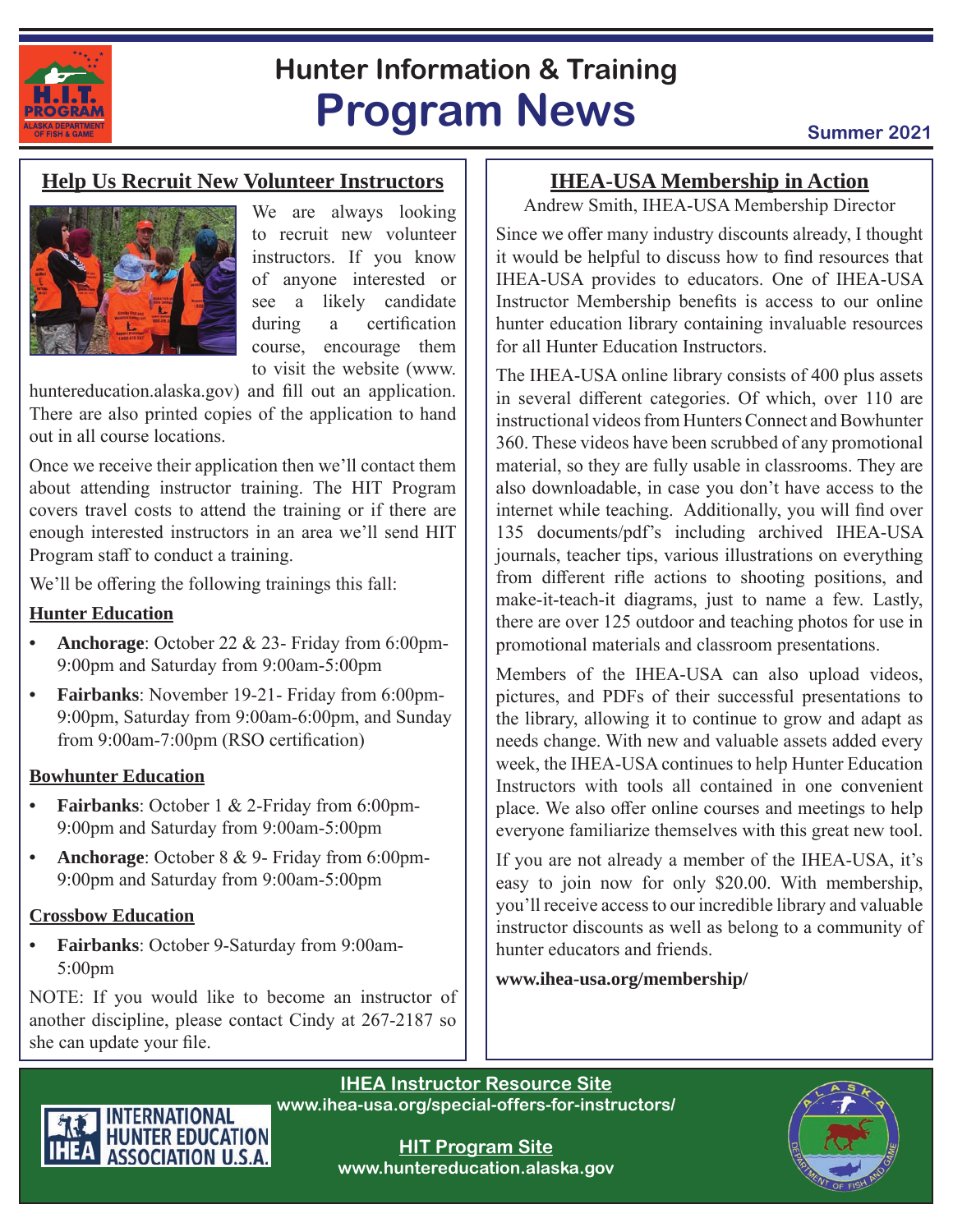# **Hunter Information & Training Program News**

#### **Summer 2021**

#### **Steering Group Members Needed-Southcentral & Southeast**

On November 1, 2021 there will be three open seats on the HIT Program's Volunteer Steering Group. The openings will be from our Southcentral and Southeast Alaskan regions and each seat is a two-year term. Rich Graham and Larry Boyle (Southcentral) and Jim Plosay (Southeast) have been a tremendous asset to the Steering Group over the past two years.

The duties of the Steering Group are as follows:

- advise HIT Program Coordinator and staff on a wide range of issues pertaining to hunting and firearms safety
- establish/maintain open communication between volunteer instructors and staff
- periodically monitor and review program goals, objectives, and policies
- provide ongoing recommendations on program curriculum (we'll be updating the hunter ed lesson plans this fall/ winter)
- provide input to improve the Volunteer Instructor Incentive Program
- represent instructors and program participants
- attend at least three meetings per year (two teleconferences and one in-person in Anchorage)

**To apply, submit a one-page letter of interest describing your background and addressing how your membership on the Steering Group would benefit the HIT Program.**

**Letters can be emailed or mailed to Gina by September 15, 2021.**

If you have any questions about being on the Steering Group, feel free to contact a current member. The HIT Steering Group has proven to be a great advisory resource in advancing HIT Program goals and objectives. The members have consistently served both the volunteer instructors from around the state and ADF&G, and we look forward to continuing with this tradition. If you have any questions about the application process or the Steering Group, feel free to call Gina.



### **Updated Hunter Ed Test**

We updated the written test for the instructor-led hunter ed classes. The test questions match the language found in the hunter ed student manual/workbook and are based on a selection of the online course test questions. After a lengthy review by the Steering Group and HIT Program staff members, we feel these test questions are less wordy and will help illustrate the important points/ messages that we want hunter ed students to take away from the class. All true/false questions have been removed as well as "all of the above" questions to bring us in line with national standards.

HIT Program staff will update paperwork cabinets and boxes with the new test. The instructor website has also been updated in case you need to print additional copies in the future. The orange laminated instructor answer keys do not need to be updated as we matched the correct answers from the old and new test questions. We will work on updating the instructor lesson plan this fall/winter so the references to the test questions are correct. We'll also be looking closely at the lesson plan in response to continued complaints from students and instructors that the classroom portion of a hunter ed class is boring, too lecture-like, and too long. Please feel free to give HIT Program staff feedback on how your students do on the new test.

**HIT Program Steering Group**

**Cordell Gray (Interior) cords180@yahoo.com Andy Finke (Rural Alaska) bdaf49@gmail.com Larry Boyle (Southcentral) larryboyle@alaska.net Rich Graham (Southcentral) richgraham.ek@gmail.com James Plosay (Southeast) jrplosay@gci.net**